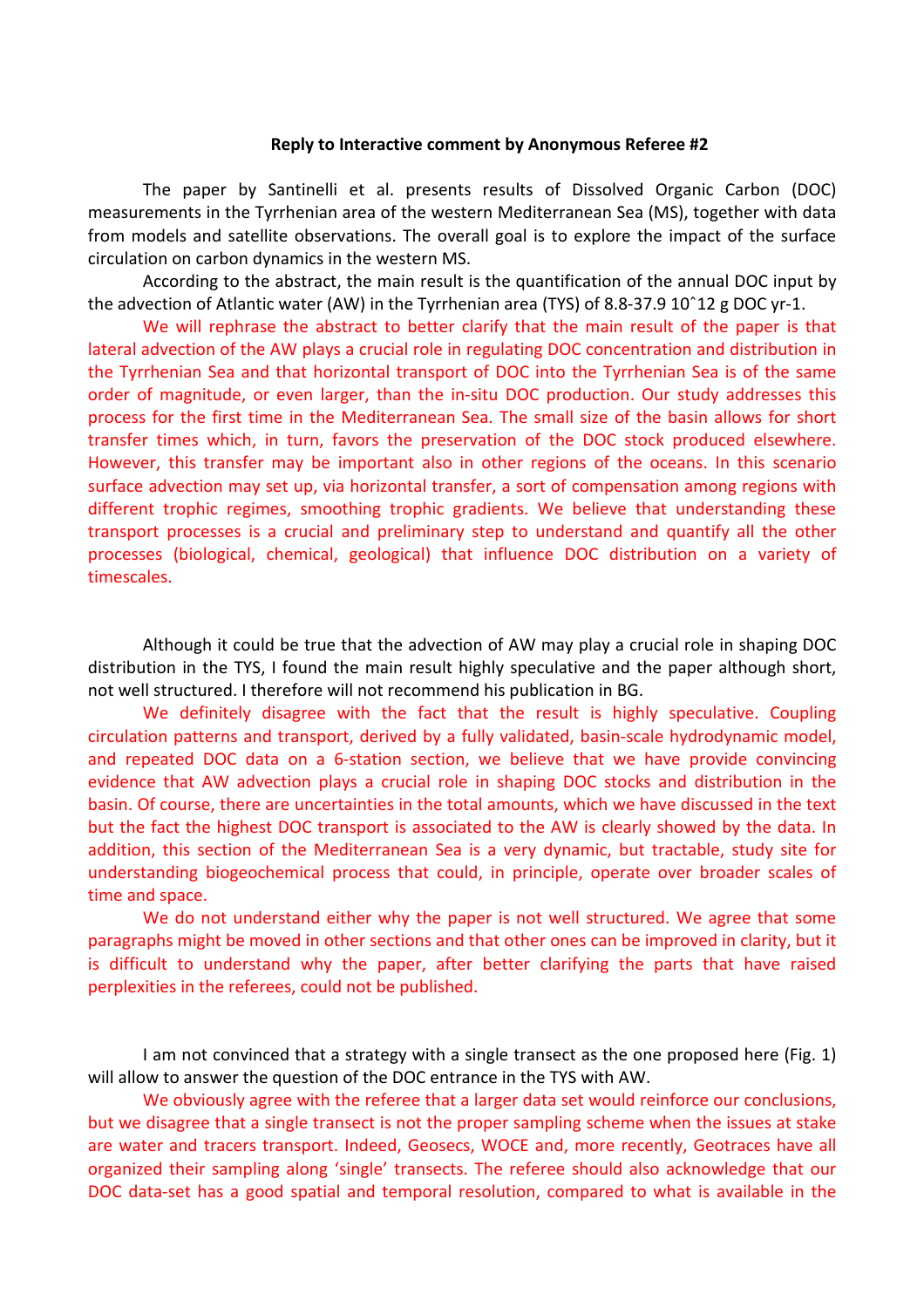literature. A DOC data-set with a 6-station section repeated for 8 times in different seasons and years is unique and precious, nothing similar is available for the Med Sea nor for the Oceans. There are fixed stations, that cannot give a 3D idea of DOC distribution. In addition the position of the section is crucial, since it located in an area of the Tyrrhenian Sea where a strong stream of AW of remote origin is present every year, for half of the year. We therefore strongly believe that our data clearly shows the link between DOC surface distribution and AW advection and that this work could be the first one to address this overlooked mechanisms opening to further investigation in the field.

The very simple scheme presented in figure 1 considers no flow in the TYS during the summer periods. In paragraph 3, Line 19, it is indicated:" . . . a global anticyclonic circulation settles in the area, preventing the AW from entering the basin (Fig. 1b)". Paragraph 3.3 line 30, it is indicated: "In summer, the AW does not flow into the TYS. . .". In the 2 cases, there were no references to this statement.

Figure 1 does not present a scheme of the circulation; the white arrows are only added to further highlight the different paths of the AW in winter and summer. We should have better explained the content of this figure in the text. The figure represents a scientific result, since it displays the winter and summer maps of the Absolute Dynamic Topography (ADT; indicated by colors) that we have obtained by averaging over 21 years of AVISO altimeter data (1993-2013), with the corresponding average geostrophic circulations (also derived from the satellite data) superposed. The maps clearly show a robust AW stream circling cyclonically all around the Italian coasts in winter (actually from the end of the autumn to mid spring), which is absent in summer. Looking at individual years, one always gets the same picture.

This seasonal difference in the surface circulation of the TYS is known since the seminal works by the Russians in the eighties (e.g., Krivosheya, 1983), and has been further analyzed in more recent investigations (Rinaldi et al., 2010; Iacono et al., 2013; Napolitano et al., 2014)

Nevertheless, the circulation in the Sicily Channel is highly complex and not very well described as documented by several papers (references below) and because it will affect the main result, it appears as a necessary minimum condition (not respected yet) to discuss about this initial postulate and how it may affect the main result.

It is not clear to us why the referee is so concerned about the complexity of the circulation in the Sicily Channel, and which postulate he/she is referring to. The complexity and variability of the circulation in the Sicily Channel does not alter the well-known fact that the AW does not enter the TYS in summer (see previous point). We note that, in any case, the main point of the paper is about what happens in winter and beginning of spring, months in which a robust stream of AW (of the strength of about 1 Sv, according to both observations and numerical results) enters the TYS.

As written before, the paper is not well constructed and can be greatly improved regarding only the form. The beginning of the abstract is not correct for a scientific paper in BG. Many aspects presented in the result section of the paper are not mentioned in the abstract. Are they necessary to answer the central question raised?

We are quite surprised by the statement "*Characterizing carbon cycling and redistribution in the ocean is an important issue for Mankind, because it may affect key ecosystem services, e.g., support to climate system and food provision*." is not correct for a scientific paper in BG. Carbon cycle is likely the most discussed theme in Earth System Science in the last decades and the main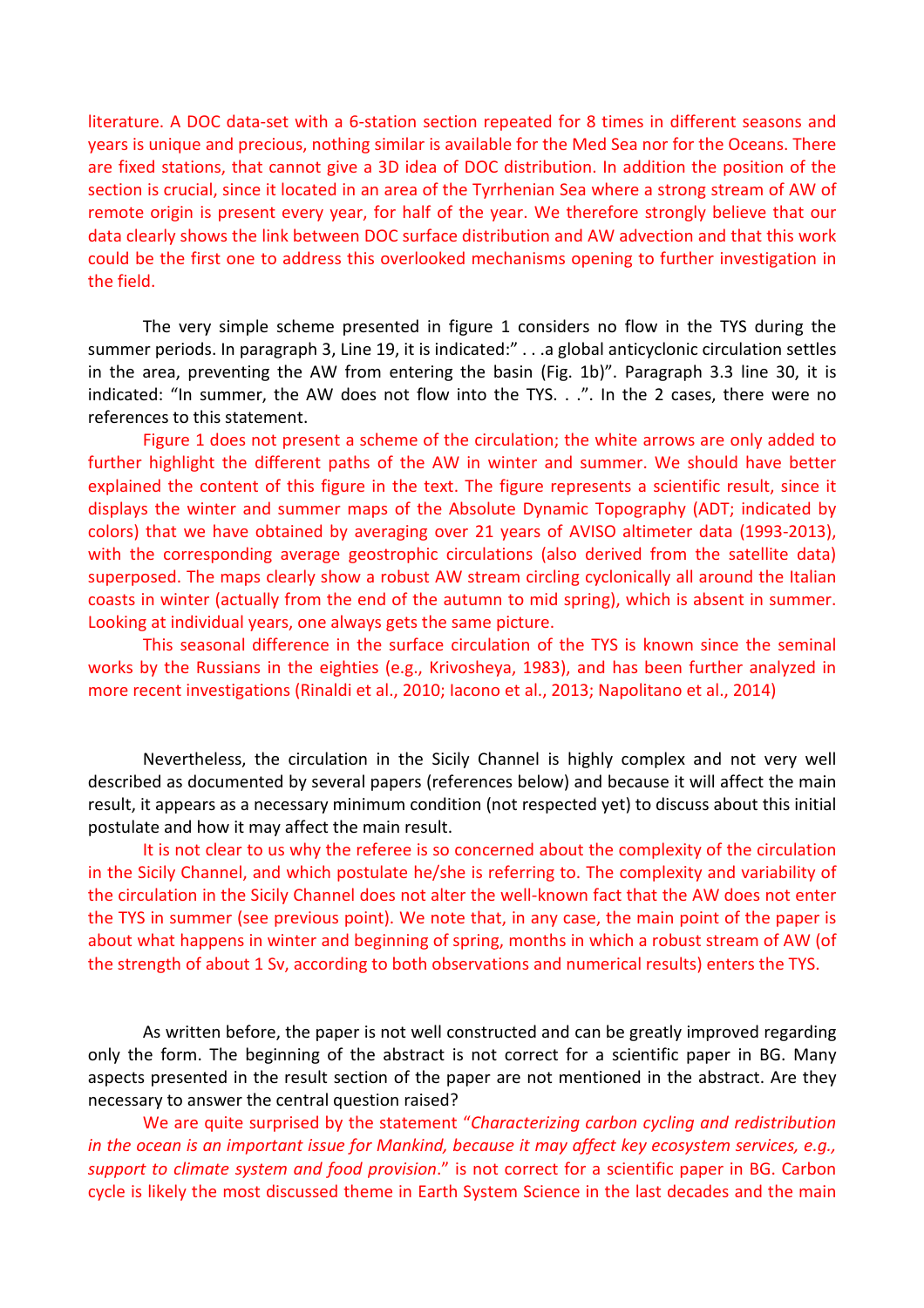reason is that its dynamics impact, directly or indirectly, several aspects of human life. The statement was made to frame our study in a highly debated issue. Along with the comments of Ref#1 we will rephrase and improve the abstract.

The paper is not easy to follow. Results and discussion are presented together. It seems necessary to present the results in a separate section and to take more attention on the presentation.

We do not understand what the reviewer means with "*to take more attention on the presentation of the results*", we have the feeling that he/she read the paper very quickly, since all the main results are carefully descripted and presented. We do not understand either why the paper is not well constructed. We decided to keep together results and discussion, because the results are briefly presented in section 3.1, whereas in 3.2, 3.3 and 3.4 we try to combine in-situ data with model results in order to facilitate the discussion of the results. In our opinion, it is therefore helpful for the reader to have data and discussion combined in the same sections. However, if the editor agrees with this comment, it is not a problem to separate results and discussion.

The results section begins by a description of the hydrological context which is not a result from the paper!

As reported in the text, that section was added to recall some basic elements of the surface circulation in the WMED. However, in agreement with this comment we can move this section to the introduction or add a section dedicated to explain in details the main features of the TYS circulation, before the results.

The result section contains some sentences that should appear in the method section.

As an example, Line 26: "Doc averages, calculated by vertical integration in the upper 50 m.". It is not at the good place and not well explained. Using vertical integration, it is inventories and therefore it should be expressed in mol m-2, and not average concentrations expressed in μM. This is confusing.

We agree with this comment, the sentence is not clear. The average concentration was calculated dividing the inventories, calculated by vertical integration in the 0-50 m, by the depth (50 m) of the layer. We can easily move this sentence in the material and method section explaining better the calculation.

The discussion should be in a separate section and should focus on some aspects, as for example on the consequence of the simplification used for the seasonal circulation in the Silicy Channel indicating that there was no input of AW in the TYS during the summer periods (Figure 1).

We do not understand why the referee keeps insisting on the role of the Sicily Channel. The fact that the AW cannot penetrate into the TYS in summer is due to the local dynamics of the TYS, since in this season a broad anticyclonic circulation forms in the southern part of the basin (see, e.g, Krivosheya, 1983; Artale et al., 1994; Marullo et al., 1994; Pierini and Simioli, 1998; Korres et al., 2000; Iacono et al., 2013; Napolitano et al., 2014; among others). In any case, what is more important is what happens in winter and spring, when the AW inflow takes place, so we do not see why we should further focus on the summer dynamics and on what happens in the Sicily Channel.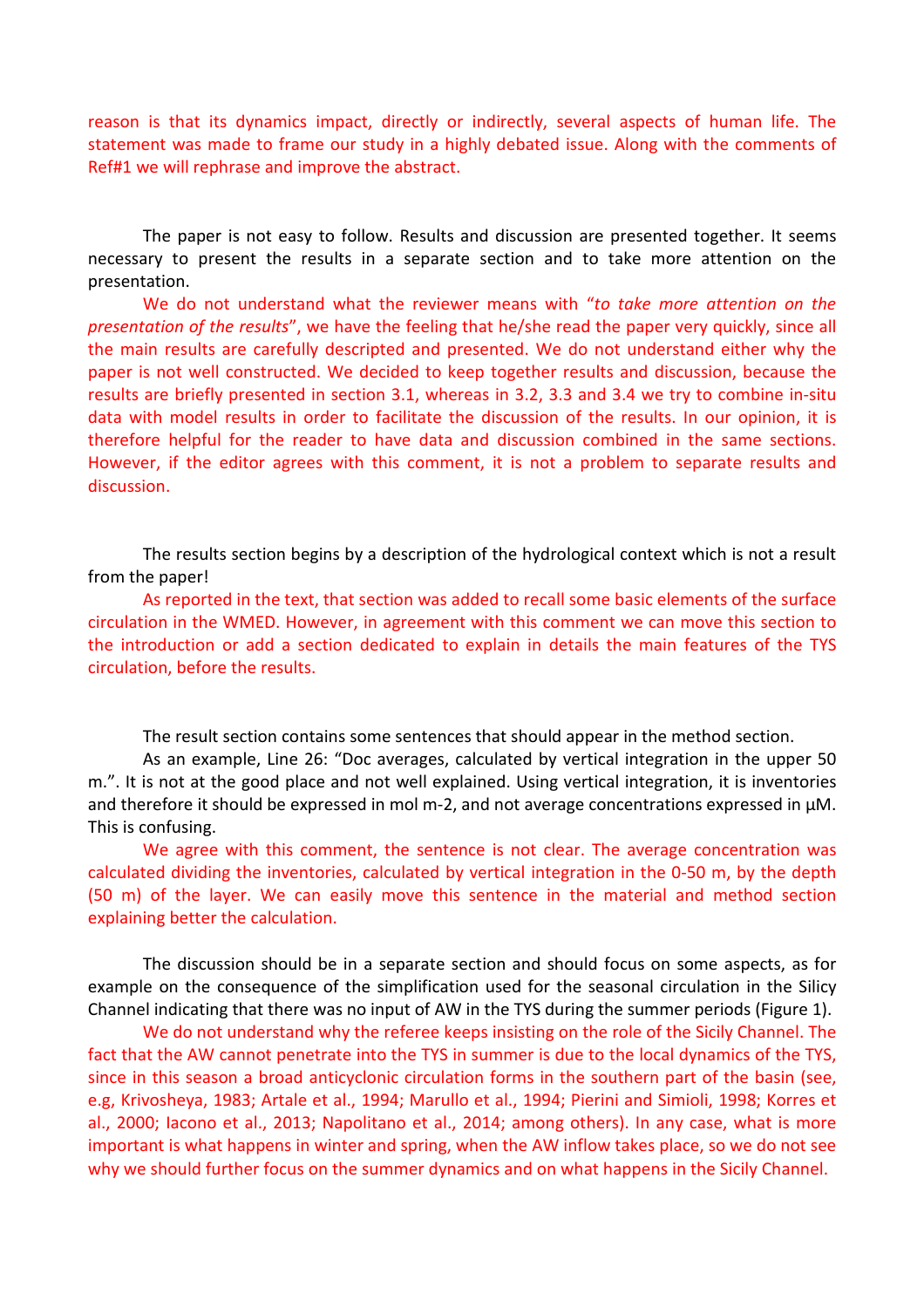Regarding the presentation, DOC measurements are presented using a color bar on Fig. 2 and with symbols and unexplained ranges on Fig. 3d (70-73 μM; 63-64 μM; 56-60 μM; 47-53 μM): why? It is necessary to be consistent in order to help the readers, and, as an example, adding isohalines on a DOC section could may be more helpful to present salinity gradients in the present case.

We totally disagree with this comment. We think that data presentation is consistent, we are just trying to help the readers giving a different way to look at the data. In fig 3d we try to give an integrated view of salinity distribution, current velocity and DOC distribution, in order to show how DOC distribution is shaped by AW flow. Even if we agree that the figure needs a little attention to be understood, it is not so complicated and after a lot of work this was the best way we found to give a complete and integrated view of DOC, salinity and velocity along this section. We are happy to try other way to represent these data if the reviewer gives us a constructive suggestion. In the DOC vertical distribution we added isohalines because they are directly related to the circulation.

Page 5 Line 18: "As previously reported, DOC distribution is markedly different in November 2006 and 2011. Average DOC concentrations (0−50 m) are ≈ 6 μM lower in 2006 than in 2011, and this difference results in ≈ 0.31 mol Âu m̊ −2 reduction in the 0−50 m accumulated stocks (Table 1)". I don't understand. It is lower in 2006 than in 2011, and therefore, it is increasing!?

We do not understand this comment. We say that DOC concentrations (0-50 m) are ≈ 6 μM and the stocks are 0.31 mol m<sup>-2</sup> lower in 2006 than in 2011, we did not say that the DOC concentration is increasing.

In Table 1, the first column presents DOC concentration from Jan 2009, the third column from Apr 2007…. I finally understand that the month was more important than the year for the authors…. but it is clearly not straightforward as many other points in the ms.

We gave more importance to the months because the Tyrrhenian sea displays a bimodal physical dynamics that depends on seasons. Therefore is the seasonal signal that must be captured at the best, within the limits of our data-set. The interannual variability, which we also could relate to the interannual variation in the physical dynamics (see below), was not the scope of this study.

Regarding the large interannual variability, are you sure you will be able to show seasonal variations?... and add a DOC annual cycle section (3.5). January 2009 is clearly different (Fig. 2) but are the others DOC sections presented different?

Indeed, the difference between DOC distribution and concentration in November 2006 and 2011 is clearly due to the anomalous pattern of circulation observed in 2006. In our opinion the annual cycle of DOC is clearly visible in figure 2 and Table 1, as clarified in the text

At the end of the ms, the authors propose DOC budget at the scale of the TYS with taking into consideration all the data collected during the 8 cruises on the same section (Fig. 1). It is although highly speculative and need at least to be discussed.